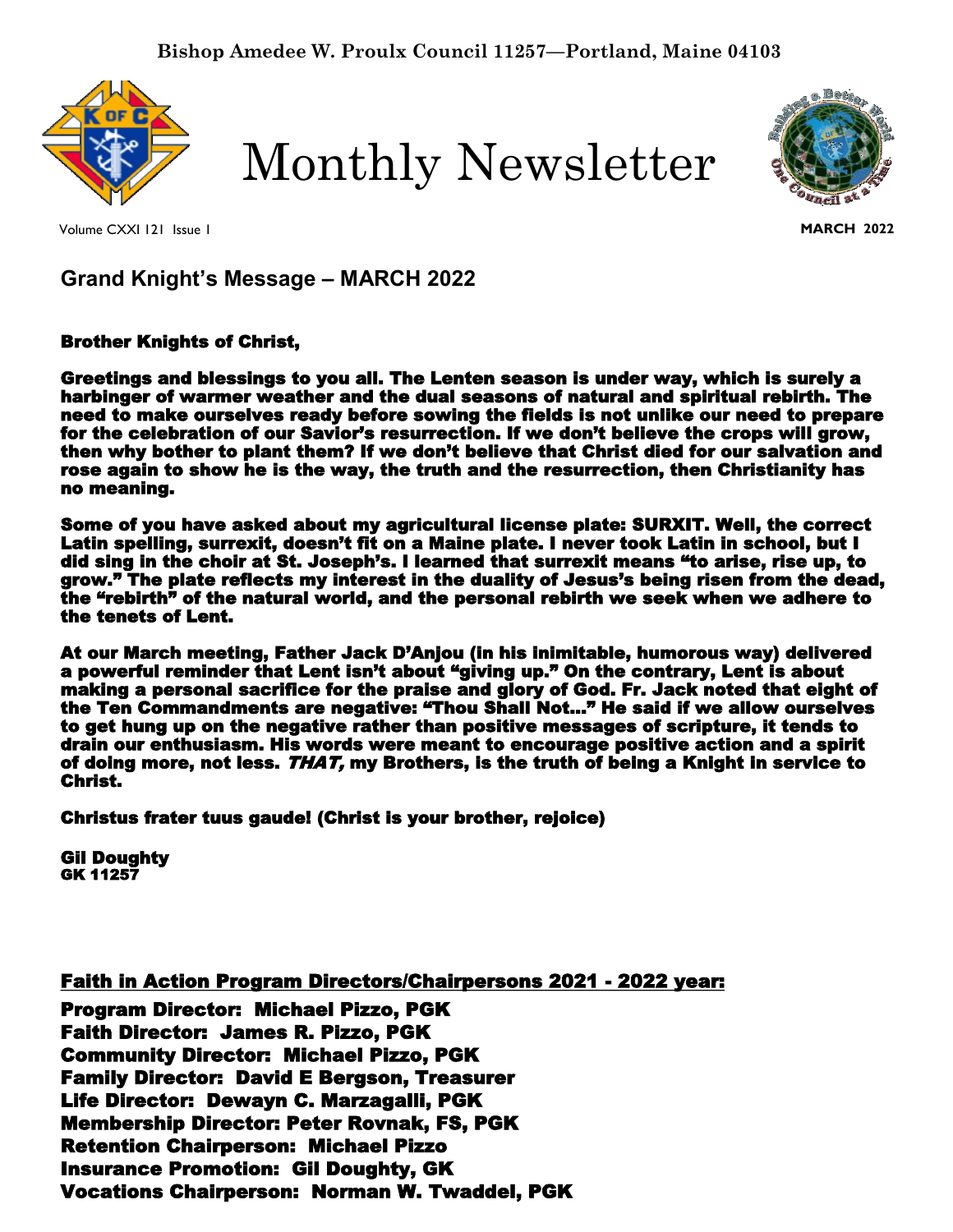#### **Call of Meeting to Order**

The MAR. 08, 2022 IN PERSON business meeting was called to order by DGK Mike Pizzo at 7:00pm. Fr. Jack lead us with the opening prayer and DGK Mike Gil lead us in the Pledge of Allegiance.

### **Roll Call of Officers**

| Chaplain Fr. Jack         | P |
|---------------------------|---|
| Grand Knight, G. Doughty  | P |
| Deputy GK, M. Pizzo       | P |
| Chancellor, N. Twaddel    | Е |
| Recorder, J. Pizzo        | P |
| Fin. Secretary P. Rovnak  | P |
| Treasurer, D Bergson      | P |
| Lecturer                  | U |
| Advocate, R. Leduc        | E |
| Warden, F. Stephens       | P |
| IS Guard P. Sullivan      | P |
| OS Guard, D. Marzagalli   | P |
| 1 Yr. Trustee , J. Morin  | P |
| 2 Yr. Trustee, D. Pratt   | P |
| 3 Yr. Trustee, E. Griffin | P |
| $P = Present$             |   |
| $A = Absent$              |   |

 $E = Excused$ 

## **Reading of Minutes of the Previous Meeting:**

Motioned made to dispense with the reading of the previous meeting. Second and passed.

## **Report of Admissions**

| <b>Committee on Reading and</b> |
|---------------------------------|
| voting for new members:         |
| No new admissions.              |

#### **The Chaplain's Report:**

**Fr. Jack spoke about the Ten Commandments and how they are from the negative but think about them for the positive things to do. Take stock of the things you do good during the Lenten season.**

## MONTHLY NEWSLETTER MARCH 2022 Volume CXXI 121 Issue I

## **Membership Statistics:**  Council Membership: Insurance Members 25 Associate Members 25 Insurance Members 1 Inactive Total 51

Of the 51 members, 11 are Honorary Life, FS Peter Rovnak reported 4 past 3 Honorary and 1 is Inactive

The aging of our council:

 $20 - 30 = 0$   $31 - 40 = 2$  $41 - 50 = 5$   $51 - 60 = 12$ 

 $61 - 70 = 16$   $71 - 80 = 15$ 

 $81 - 90 = 1$ 

The average age **of membership 66**

## **The Following Have Received the Honors of the 2nd & 3rd Degrees:**

**NONE** 

**The Following Have Received the Honors of the 4th Degree: NONE**.

**The Treasurer report: 02/28/22**

| BEGINNING BAL 02/01/22                                     |    | \$3,564.58    |  |  |
|------------------------------------------------------------|----|---------------|--|--|
| <b>INCOME</b>                                              |    |               |  |  |
| 2 members dues 2022                                        | \$ | 39.50         |  |  |
| <b>Turkey Dinner income</b>                                | \$ | <u>785.00</u> |  |  |
| TOTAL INCOME                                               | \$ | 854.50        |  |  |
| <b>EXPENSES</b><br><b>NONE</b>                             |    |               |  |  |
| <b>TOTAL EXPENSES</b>                                      |    |               |  |  |
| <b>ENDING BAL, 02/28/22</b>                                |    | \$4,389.08    |  |  |
| <b>Respectfully submitted, David</b><br>Bergson, Treasurer |    |               |  |  |
| Motioned to accept the report was                          |    |               |  |  |
| unanimously approved.                                      |    |               |  |  |

## **Reading of Bills and Communications:**

No Bills or Mail

## **The Financial Secretary Report:**

due members for 2022 dues and will follow-up up.

### **Trustee's Report**

**Audit Report for 6 month ending Dec. 31, 2021 completed and sent to supreme Feb. 13, 2022.**

#### **The Chancellor's Report:**

**NONE**

## **Report of Service Program Committees:**

**A take out Turkey Dinner was provided by the knights of 101 and 11257 on Feb. 12. There were 110 dinners and the councils shared the Income after expenses. Discussed upcoming events for coming months. Tentative schedule prepared.**

**Unfinished Business: NONE**

**NEW BUSINESS: Discussed the new Affiliate Members Program from Supreme, good for all councils Brother John LaPlante gave an update on St. Brigid School finances and Enrolments. Increased enrolments and steady income. Motion made to donate \$500 to the Ukrainian Solidarity Fund, motioned passed. Brother Jim Pizzo is looking to get some training for CPR and Automated Defibrillators within the parishes. Cost of** 

**District Deputy Report:**

**\$50 motioned and passed.** 

**NONE**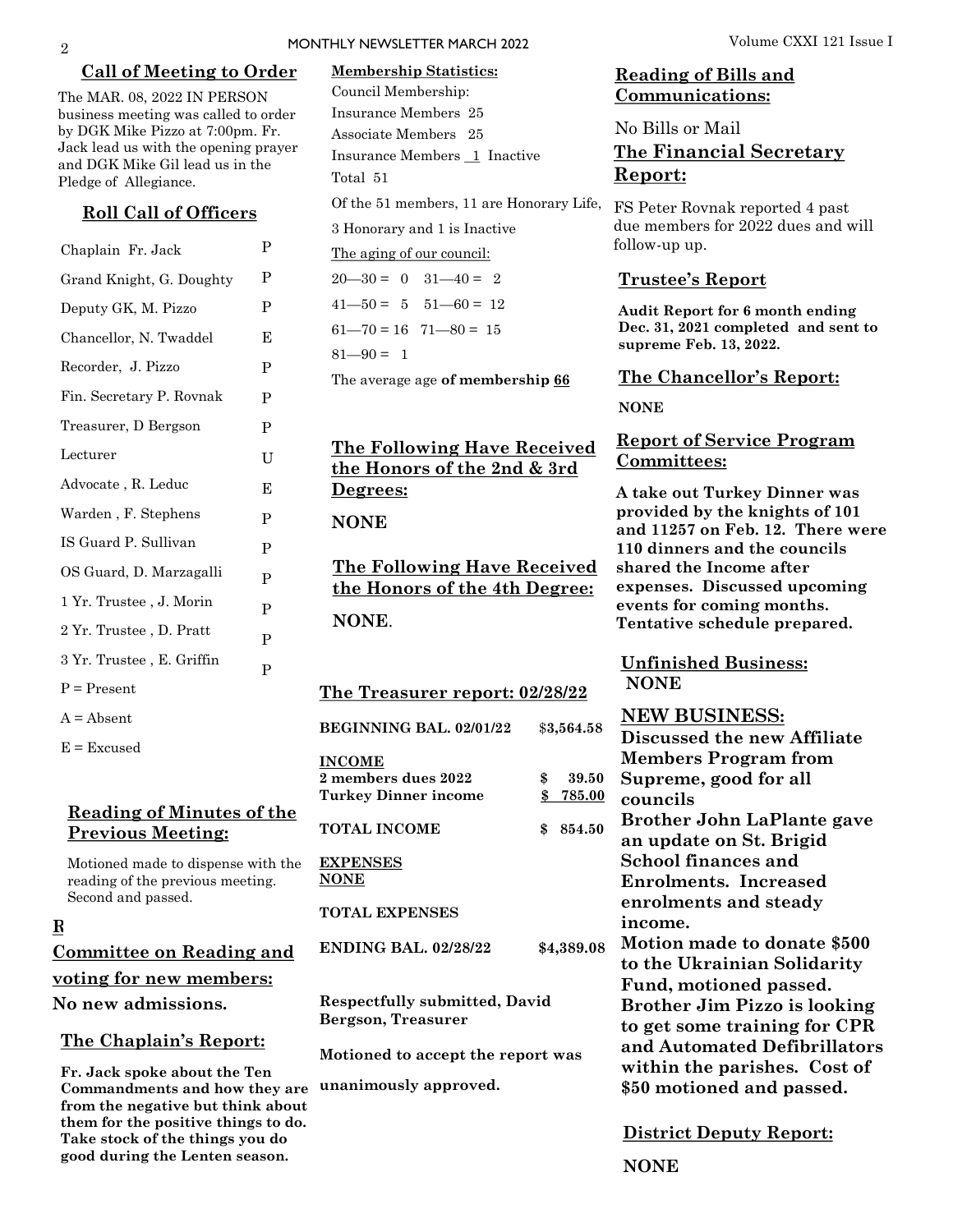# **UPCOMING EVENTS**

**Apr. 12, 2022 Council Business Meeting St. Pius Hall Annex at 7:00pm. Zoom is also available for those not wishing to attend in person.**

**Apr. 23, 2022 Knights next take out dinner, Mac & Cheese with Ham, Applesauce, green beans, roll and dessert , \$15. Watch bulletin for more information.**

**May 7 & 8, 2022 Hand out carnations for mother's Day both churches.**

**May 21, 2022 Knights next take out dinner, lobster Roll depending on pricing if not possible pulled pork dinner with baked beans, corn bread, cole slaw, roll and dessert. Cost to be determined.**

**PLEASE WATCH THE CHURCH BULLETINS FOR MORE DETAILS.**

| Good of the Order:<br>Prayers are offered for the<br>following members and friends                                                                                       | <b>Lecturer Report:</b><br><b>NONE</b>                                                                            |                                                                                                                                                                                   |  |
|--------------------------------------------------------------------------------------------------------------------------------------------------------------------------|-------------------------------------------------------------------------------------------------------------------|-----------------------------------------------------------------------------------------------------------------------------------------------------------------------------------|--|
| of our council:                                                                                                                                                          | <b>News of the Fourth Degree:</b>                                                                                 | Joe Tuttle Jr.<br><b>MAR 10</b>                                                                                                                                                   |  |
| <b>Bro. Ralph Brown</b><br>Katie Bergson, Daughter of Bro.<br><b>Dave Bergson</b><br>Bro. Jim Pizzo                                                                      | Our 4th Degree Assembly<br>337 meets in Portland at St.<br>Pius Hall on the 2nd Monday<br>of the month at 7:00pm. | <b>MAR 17</b><br>Dave Bergson Jr.<br><b>Glen Stankiewicz MAR 17</b><br><b>Dick Pratt</b><br><b>MAR 20</b><br>John Laplante<br><b>MAR 23</b><br><b>John Voyer</b><br><b>MAR 23</b> |  |
| Mary Polito, wife of Bro. Jim<br>Pizzo<br><b>Bro. Jerry Morin</b><br><b>Bro. John Laplante</b><br>Connie Ryan wife of deceased                                           | Please consider attending<br>the 4th Degree meeting they<br>are in need of member<br>participation.               | <b>Blessings and</b><br>Congratulations.                                                                                                                                          |  |
| member Ed Ryan<br>Fr. Vince Curtin                                                                                                                                       | <b>COUNCIL INSURANCE</b><br><b>AGENT</b>                                                                          |                                                                                                                                                                                   |  |
| Fr. Ted Corley<br>Fr. Don Bosco                                                                                                                                          | <b>Bill Weiss 691-0867</b>                                                                                        |                                                                                                                                                                                   |  |
| <b>Bro. Peter Rovnak &amp; family</b><br><b>Ramos Family</b><br><b>Corinne Pratt Daughter of Bro.</b><br><b>Dick Pratt</b>                                               | William.weiss@KofC.org                                                                                            | <b>EDITORS NOTE:</b><br>Please address omissions<br>and corrections to:                                                                                                           |  |
|                                                                                                                                                                          |                                                                                                                   | <b>PP Michael Pizzo</b>                                                                                                                                                           |  |
| Please take a moment to feel the movement of your council. We are, together, making a<br>difference in our Dorigh and Community If you are not closedy optively involved |                                                                                                                   | Email: phs63@aol.com                                                                                                                                                              |  |

difference in our Parish and Community. If you are not already actively involved please consider the good we do and in greater numbers the more that we will be able to accomplish. I invite you to come with us on a journey to fulfillment.

**Our business meetings are held at 7:00PM in the annex of St. Pius, Fr. Flanagan Hall, 2nd Tuesday of every month (Except the months of July and August). Please review the Upcoming Events included in this newsletter and we welcome your participation and attendance.** 

**Tel: 207-797-6326**

# **Calendar of Events**

**A copy of our Calendar of Events for this fraternal year is available on OLHP website under KC Council 11257 or contact Program Director, Brother Michael Pizzo at phs63@aol.com or 233-4780.**

3